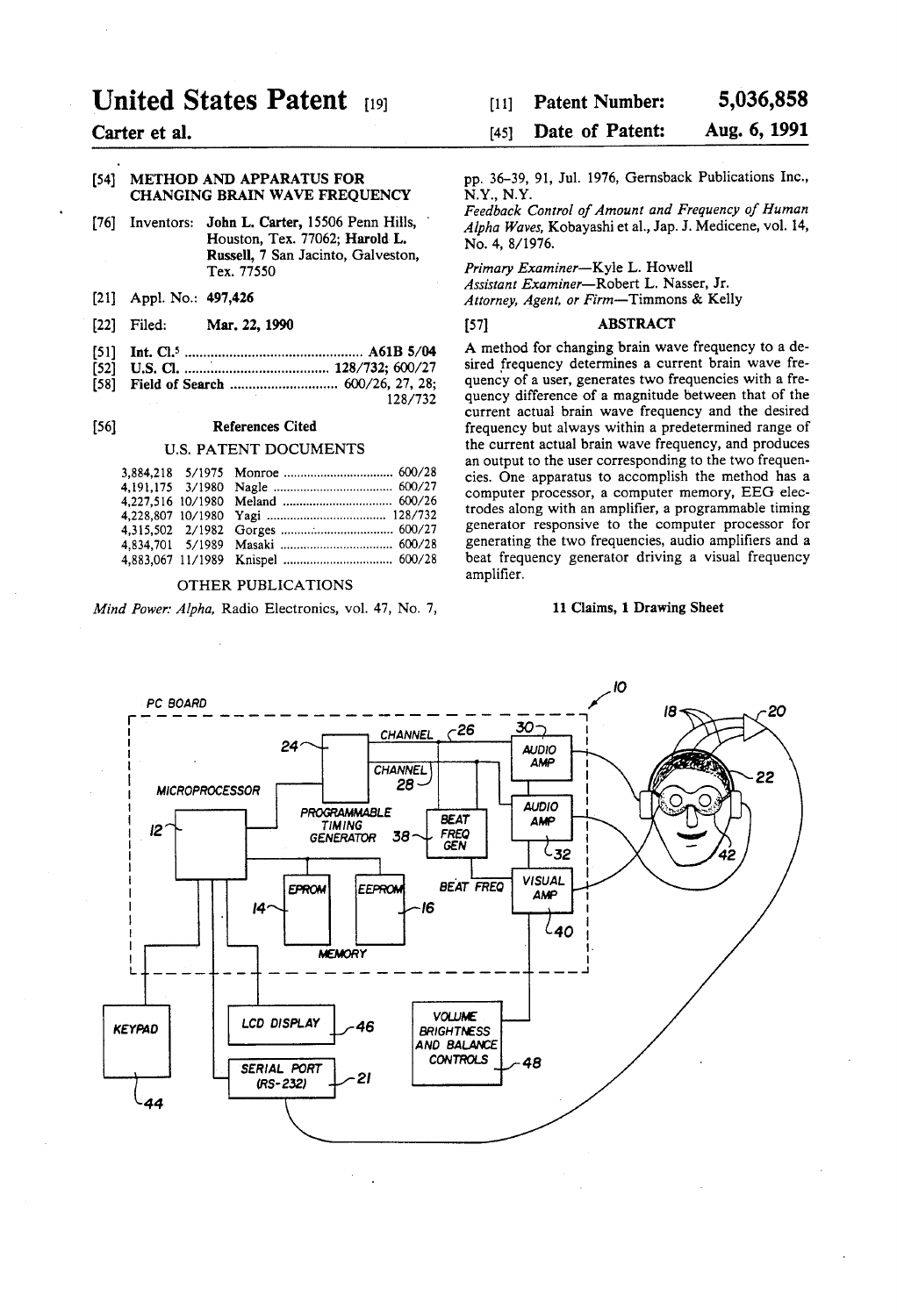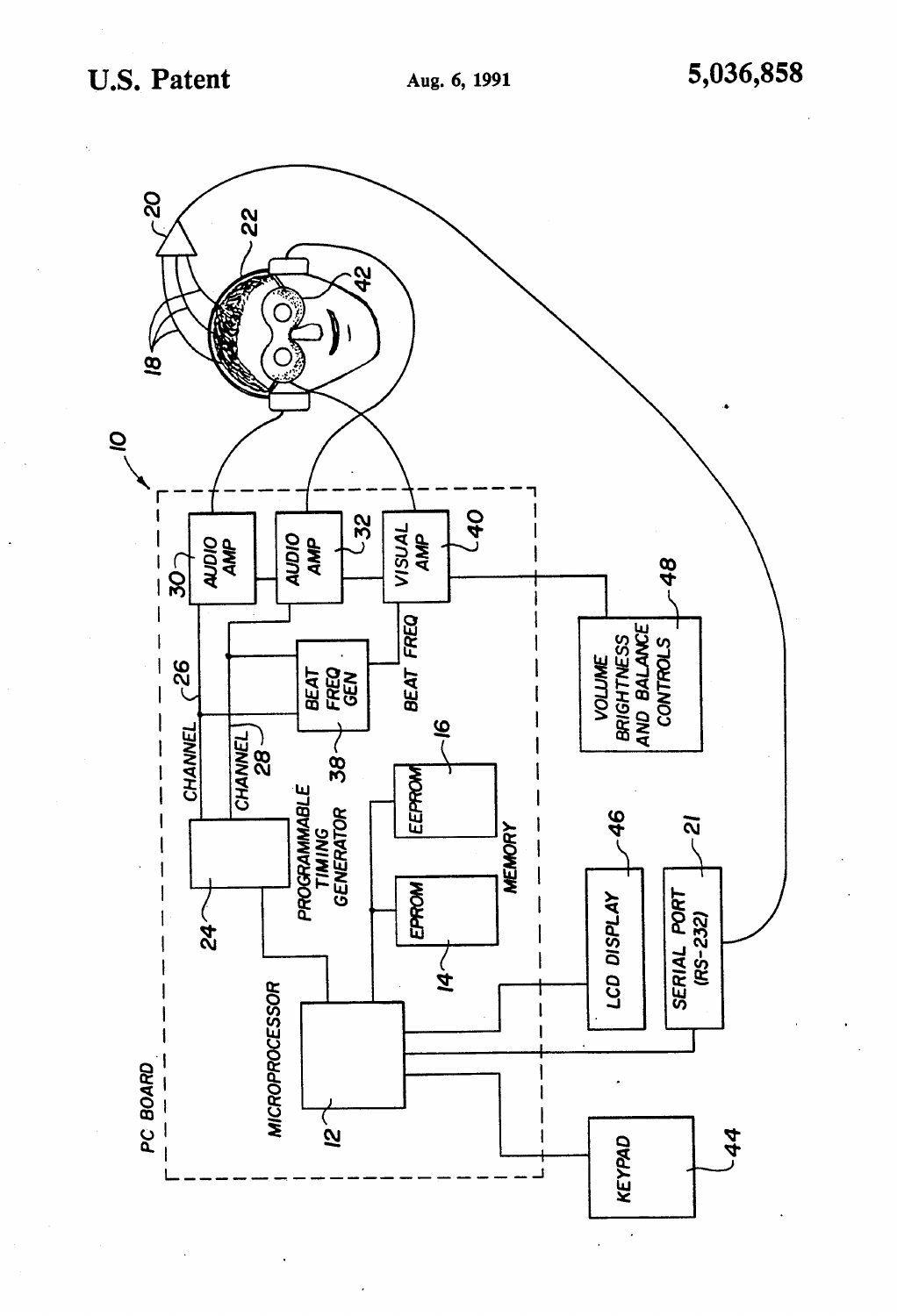#### METHOD AND APPARATUS FOR CHANGING BRAIN WAVE FREQUENCY

#### DESCRIPTION

#### 1. Technical Field

The present invention relates generally to methods and apparatus for controlling brain wave frequencies.

The human brain produces detectable signals which vary in strength and frequency over time and from one part of the brain to another at any given time. Different frequencies are associated with different moods and changing abilities. A brain wave frequency of 13 hertz or higher is known as "beta-rhythm' and is normally associated with daily activity when all five sensory 15 associated with daily activity when all five sensory organs are functioning. A brain wave frequency of 8 to 13 hertz is known as "alpha-rhythm" and is often associated with a relaxed creative state. Brain wave frequencies of 4 to 8 hertz and 0.5 to 4 hertz are known as  $20$  "theta-rhythm" and "delta-rhythm" respectively. Theta-rhythm is often found in adolescents with learn ing disorders, and delta-rhythm is typical of normal sleep. Researchers believe that externally creating brain behavior, such as externally creating delta-rhythm in someone who has a problem sleeping or alpha-rhythm in someone who has trouble learning, can help bring about such behavior.

2. Background Art

In the 1960's and early 1970's, Robert Monroe of the Monroe Institute of Applied Sciences explored the ef fects of sound on the brain and discovered that he could produce a driving or entrainment of brain waves. Dr. Gerald Oster, a biophysicist, also investigating the ef- 35 fects of sound on the brain, discovered that pulsations called binaural beats occurred in the brain when tones of different frequencies were presented separately to each ear. The beat frequency equals the frequency dif ference between the two tones. Both Monroe and Oster began using electronic oscillators to provide tones with frequency, purity and intensity that can be precisely controlled. 30

U.S. Pat. No. 3,884,218 to Robert A. Monroe shows pleasing sound with a delta-rhythm signal which is referred to as an "EEG sleep signal."

U.S. Pat. No. 4,191,175 to Nagle shows a method and apparatus for repetitively "producing a noise-like signal creating frequency bursts of digital pulses which are then passed through a pink noise filter to get rid of frequencies above a certain cut-off. The resultant signal is then passed through a band pass filter and used to drive an audible signal source. for inducing a hypnotic or anesthetic effect  $\dots$  " by 50 quency of a user, which means communicates with the creating frequency bursts of digital pulses which are computer processor, a programmable timing generator

An apparatus for electrophysiological stimulation is shown in U.S. Pat. No. 4,227,516 to Meland et al. in which a first signal above the delta-beta frequency range is modulated by signal within that range and<br>capital to electrodes on the forehead of a user applied to electrodes on the forehead of a user.

A learning-relaxation device of U.S. Pat. No. 4,315,502 has both lights for pulsing signals and sound means for a pulsing sound signal as well as a control means which can individually vary the light and sound signals. 65

U.S. Pat. No. 4,834,701 to Masaki shows a device similar to those used by Monroe and Oster with first and second generators with frequencies above 16 hertz and a frequency difference of 4 to 16 hertz sounded to lower the brain wave frequency of a user.

10 similar device which allows a person to "see' his or her An article entitled "Alpha Brain Waves & Biofeed back Training" in the December 1972 popular Elec tronics show a system which uses a person's own EEG signal to modulate a tone generator which, in turn, then drives a speaker heard by the same person. The device allowed a person to "hear" his or her own brain signals in an attempt to voluntarily control the frequency. A own brain waves is shown in an article entitled "Mind Power: Alpha" in the July 1976 Radio-Electronics.

#### DISCLOSURE OF INVENTION

25 the current brain wave frequency. An output corre A method for stimulating a user according to the present invention includes first determining a desired brain wave frequency and then determining the actual current brain wave frequency of a user, allowing for the possibility that one user could have more than one brain wave frequency at the same time. First and second signals having first and second frequencies are then generated, the frequency difference being between the current brain wave frequency and the desired brain wave frequency, but also being within a certain range of sponding to the first and second signals and detectable by the user is then produced. The output can be sound or light or even electrical current. The first and second signals can be combined first before sounding or can be presented separately to, one to each ear, with the resul tant binaural beat.

The steps are repeated until the desired brain wave frequency is reached. The procedure then followed depends upon the particular situation. The desired frequency con be maintained for some predetermined period of time, after which a new desired frequency can be determined. One likely replacement for the desired frequency is the original brain wave frequency of the ity would be to take the user to a rest frequency between "work" sessions. Another possibility would be to generate no signal at all for a period of time.

U.S. Pat. No. 3,884,218 to Robert A. Monroe shows present invention for urging the brain wave frequency a method for inducing sleep by amplitude modulating a 45 of a user toward a desired frequency includes a com-55 first and second signals. The frequency difference be A preferred form of an apparatus according to the present invention for urging the brain wave frequency puter processor, a memory which can be written to and read from the computer processor, means such as EEG electrodes attached to the head of the user along with an amplifier for determining a current brain wave fre quency of a user, which means communicates with the responsive to the computer processor, generating at least a first and a second signal, and means detectable by the user for producing an output corresponding to the tween the first and second signals is between the current brain wave frequency and the desired brain wave fre quency and is within a predetermined range of the current brain wave frequency.

> These and other objects, advantages and features of this invention will be apparent from the following description taken with reference to the accompanying drawing, wherein is shown the preferred embodiments of thee invention.

#### BRIEF DESCRIPTION OF DRAWING

FIG. 1 is a block diagram representation of an appa ratus according to the present invention for urging the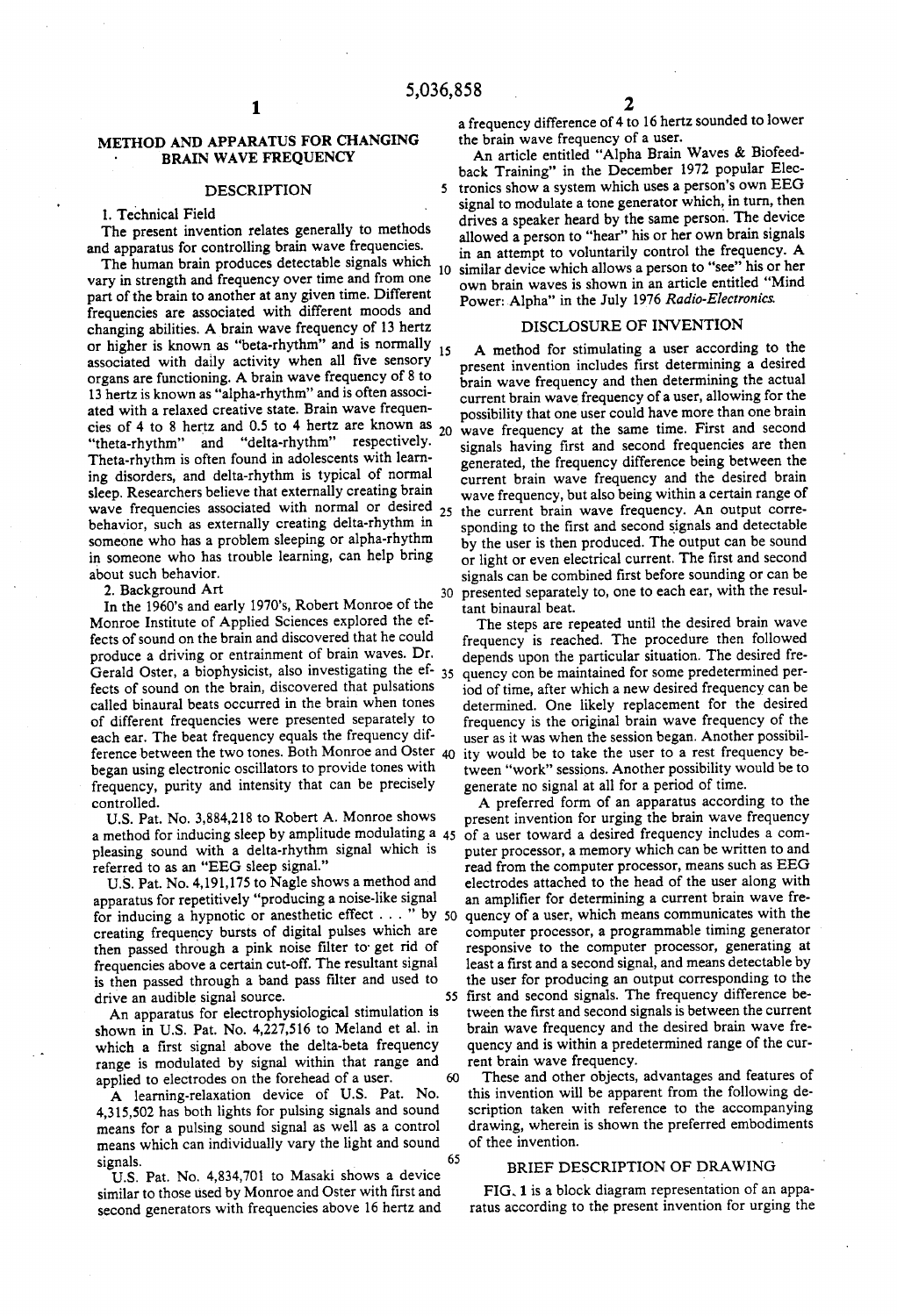## brain wave frequency of a user toward a desired brain wave frequency.

### BEST MODE FOR CARRYING OUT THE INVENTION

Referring now to the drawing, an apparatus accord ing to the present invention is represented generally by reference numeral 10. Apparatus 10 includes a com puter processor such as microprocessor 12, memory 14 and 16 which can be written to or read from the micro- 10 processor for storing programs and data, and means such as electrodes 18 and amplifier 20 for determining a current brain wave of a user 22. Electrodes 18 and amplifier 20 communicate with microprocessor 12 by amplifier 20 communicate with microprocessor 12 by through serial port 21. A programmable timing genera- 15 tor 24 is responsive to microprocessor 12 and generates a first signal at a first frequency on a first channel 26 and a second signal at a second frequency on a second chan nel 28. The frequency difference between the first and second signals is between the current brain wave fre- 20 quency and the desired brain wave frequency and is within a predetermined range of the current brain wave<br>frequency. First audio amplifier 30 along with right earphone 32 sounds the first signal to the right ear of the user, and second audio amplifier 34 along with left ear- 25 phone 36 sounds the second signal to the left ear of the user.

The first and second signals are combined in beat frequency generator 38. The combined signal is then amplified by visual amplifier 40, yielding a beat signal 30 equal to the frequency difference which is used to drive light goggles 42.

Keypad 44 and liquid crystal display 46 are conven tional input and output devices, which together with Microprocessor 12 and memory 14 and 16 could form  $35$ part of a personal or even a lap-top computer. Volume, brightness and balance controls 48 are used to adjust to the individual user and the purpose of the use.

It is now easy to see that a method according to the present invention for stimulating a user includes deter mining a desired brain wave frequency, then determin ing a current brain wave frequency of the user, then generating a first signal at a first frequency and a second signal at a second frequency, and then producing an output detectable by the user corresponding to the first 45 and second signals to generate a beat signal equal to the frequency difference. The beat signal can be a binaural beat signal in the head of the user or an electronic beat signal. The steps are repeated until the desired fre quency is reached or substantially reached. 50

One example for use of the present invention for a child experiencing problems in school which are not emotional would be:

original current brain wave frequency  $= 10$  Hz

gradually reduce to 5 Hz over 2 to 3 minutes

- stay at 5 Hz for 10 to 15 minutes
- back to 10 Hz for 2 to 3 minutes
- 1 minute with no signal
- 2 minutes at 18 Hz
- 1 minute with no signal
- 2 minutes at 10 Hz.

In one sense, such a use could be considered the men tal equivalent of a programmable treadmill. Through out the program illustrated, the signal caused from the frequency difference would be within 10 or 15 percent 65. of the current actual.

From the foregoing it will be seen that this invention is one well adapted to attain all of the ends and objects

hereinabove set forth, together with other advantages which are obvious and which are inherent to the appa ratuS.

It will be understood that certain features and sub combinations are of utility and may be employed with out reference to other features and subcombinations. This is contemplated by and is within the scope of the claims.

As many possible embodiments may be made of the invention without departing from the scope thereof, it is to be understood that all matter herein set forth or shown in the accompanying drawing is to be inter preted as illustrative and not in a limiting sense.

We claim:

1. A method for stimulating a user, comprising in

- combination the steps of:<br>determining a desired brain wave frequency;
	- determining a current brain wave frequency of the

- user; generating a first signal at a first frequency; generating a second signal at a second frequency wherein the frequency difference between the first and second signals is between the current brain wave frequency and the desired brain wave fre quency and is within a predetermined range of the current brain wave frequency; and
- producing an output detectable by the user corre sponding to the first and second signals to generate a beat signal equal to the frequency difference.
- 
- 2. A method according to claim 1 further comprising: repeating the steps of determining a current brain wave frequency, generating a first signal, generating a second signal, and producing an output detectable by the user corresponding to the first and second signals to generate a beat signal equal to the frequency difference until the current brain wave frequency is within a predetermined range of the desired brain wave frequency, further comprising:
- maintaining the difference between the first and second frequencies substantially equal to the desired brain wave frequency for a predetermined amount of time; and
- changing the desired brain wave frequency to a second desired brain wave frequency and repeating the steps of determining a current brain wave frequency, generating a first signal, generating a second signal, and producing an output detectable by the user corresponding to the first and second signals to generate a beat signal equal to the frequency difference until the current brain wave frequency is within a predetermined range of the desired brain wave frequency.

55 producing an output detectable by the user correspond-3. A method according to claim 2 wherein the step of ing to the first and second signals to generate a beat signal equal to the frequency difference comprises

sounding the first and second signals.<br>4. A method according to claim 2 wherein the second desired brain wave frequency substantially equals the

5. A method according to claim 1 further comprising: repeating the steps of determining a current brain wave frequency, generating a first signal, generating a second signal, and producing an output detectable by the user corresponding to the first and second signals to generate a beat signal equal to the frequency difference until the current brain wave